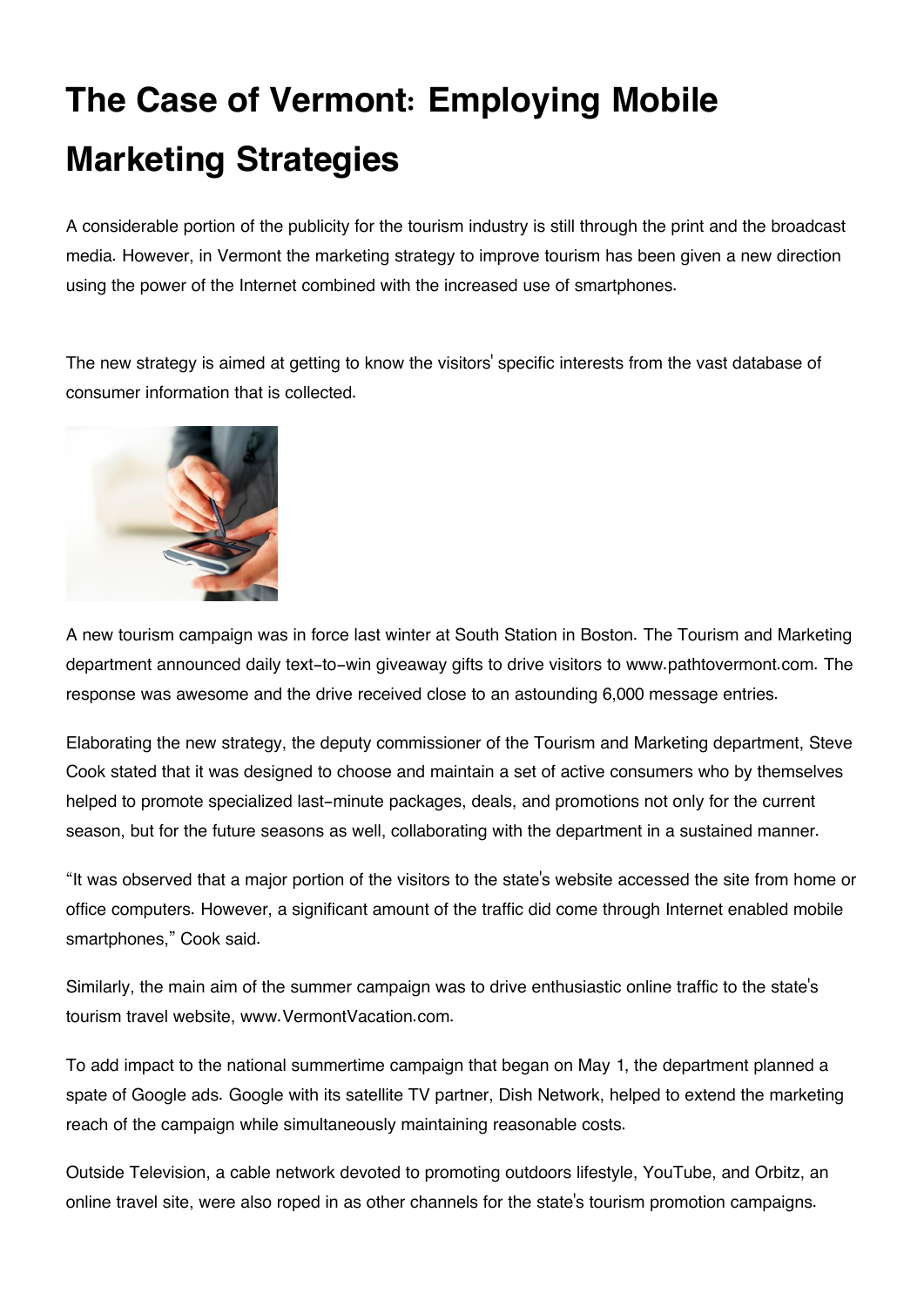

Geo-targeting is another major strategy aimed to increase tourist visits to the state. The use of Google and Pandora to market the tourism options to a limited number of people based on their geographical location forms a part of the promotion.

Marketing efforts in the regional sector includes ads that appear on NESN, the Boston Red Sox network at Fenway Park coinciding with Vermont Day falling on 5th of August. The ads targeted the Montreal, Boston and New York regions.

The Tourism and Marketing commissioner, Megan Smith, asserted that her department is doing everything to contribute to an increase of awareness about the importance of the tourism industry.

The department has come up with a couple of videos produced that are now available for watching in the department's YouTube channel. Whereas one video is directed at helping students who may want to make a mark in the hospitality industry, the second video is shot to reveal to Vermont lawmakers the economic contributions of the tourism industry. The industry attracts close to 13.7 million visitors in a year who create a revenue turnover of \$1.42 billion annually for the state.

The tourism program of the last year was, however, severely challenged by the tropical storm Irene, when it threatened all the efforts of the tourism department with its advent just before the onset of the autumn season.

Lawrence Miller, secretary of the Commerce and Community Development agency lauded the extraordinary efforts of the residents of the Vermont state and those in the tourism sector to keep activities afloat in the aftermath of the natural disaster.

What stood out was the generosity of the many innkeepers who provided shelter for stranded travelers and the locals who had lost their homes, Miller asserted.